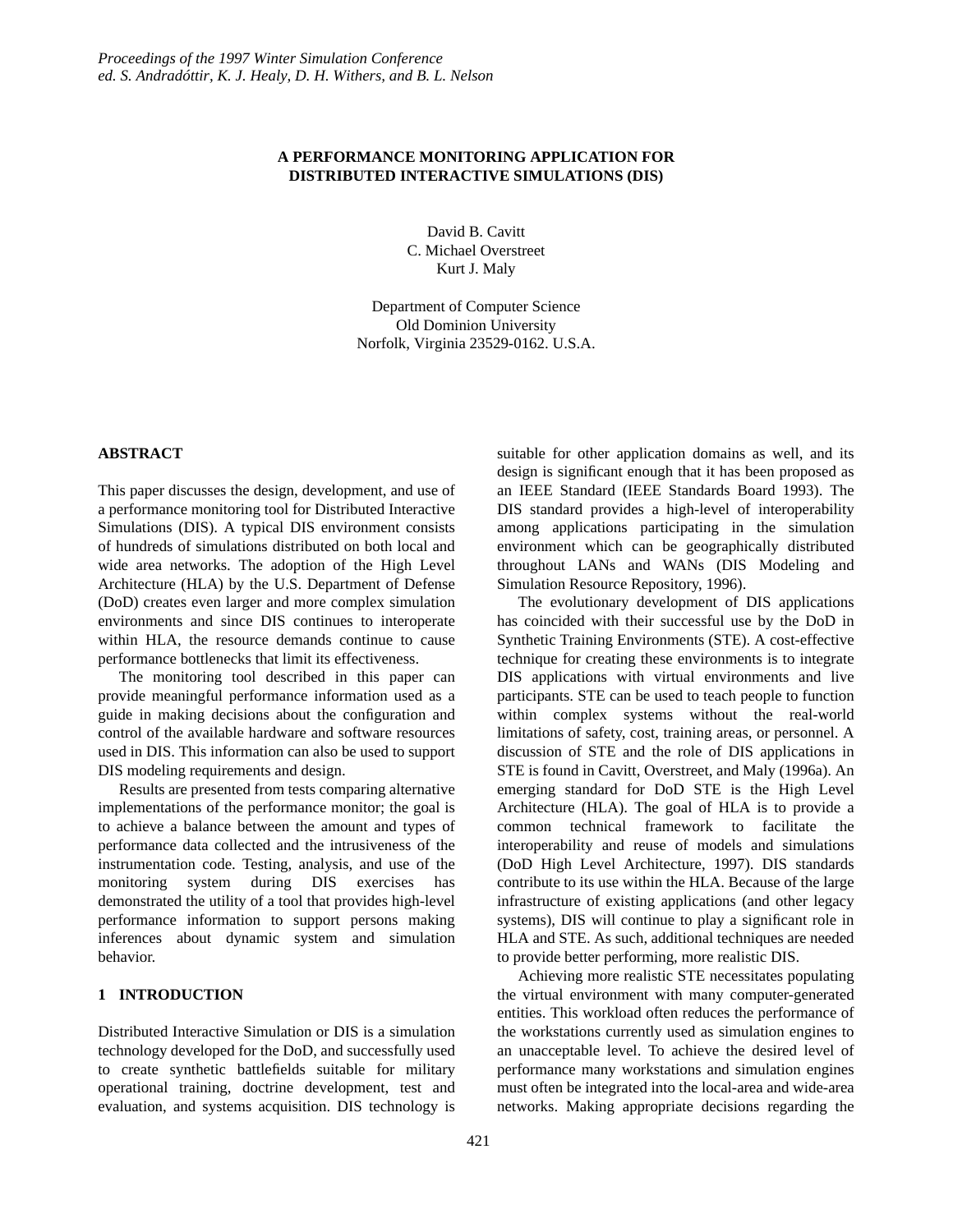hardware and software requirements for STE requires relevant performance data and provides the rational for the design and development of more effective performance monitoring systems.

One successful DIS application is ModSAF (Modular Semi-Automated Forces), the original variant built by Loral Advanced Distributed Simulation. It is a DIS used for military training and combat doctrine development. ModSAF simulates the hierarchy of military units and their associated behaviors, combat vehicles, and weapons systems (ModSAF Software Architecture Design and Overview Document, 1995). ModSAF's design and implementation provides a useful case study to examine key issues in performance monitoring of DIS applications.

The remainder of this paper discusses the design and implementation of a software-based DIS performance monitoring system called PerfMETRICS. The primary goals in developing PerfMETRICS are to 1) evaluate metrics that can be used during the DIS exercise lifecycle including monitoring simulation run-time performance, planning and configuring training exercises, and supporting the design and implementation of DIS applications, 2) provide a flexible monitoring system to evaluate and validate alternative techniques to measure performance of DIS or other distributed simulation architectures, and 3) provide a mechanism to understand costs associated with DIS performance monitoring and make assessments about acceptable levels of intrusiveness relative to the benefits of providing high-level performance information to persons making decisions about DIS exercise management.

This paper discusses performance monitoring requirements in the context of the PerfMETRICS architecture, provides an overview of the components that make up the system, and presents results from a preliminary analysis of the costs associated with performance monitoring ModSAF, the DIS application used as a case-study for this research. It also presents a summary of the results and conclusions drawn from using PerfMETRICS during test phases of the Synthetic Theater of War (STOW) Advanced Concept Technology Demonstration (ACTD) sponsored by the Defense Advanced Research Projects Agency (DARPA). The culmination of this effort will be a week long DIS exercise, STOW '97, to include hundreds of workstations simulating up to 50,000 entities, virtual mannedsimulators, and live participants. The exercise will take place at facilities geographically distributed throughout the U.S. and the United Kingdom.

Through experience, the DIS community is realizing the necessity of meaningful and relevant simulation and system performance information to help manage largescale DIS exercises. Other design and development efforts include tools to provide feedback of simulation "game board" information and limited amounts of performance data suitable for post-exercise analysis (Schow et al. 1997, Meliza and Brown 1997, Meliza and Paz 1997). Our objectives are to present a more detailed and comprehensive view of distributed simulation performance. We are interested in issues relevant to the costs and benefits of various performance metrics: what data are useful, how the data can be collected, and what the costs are. This study uses ModSAF as an environment to ensure that we are addressing real issues in efficient data collection and are providing useful information to users.

#### **2 PERFORMANCE ABSTRACTION**

The notion of performance is multifaceted and means different things to different people. For persons managing DIS exercises, one significant need is to understand how large a DIS exercise can be with any given resource set. Alternatively, they might need to assess the impact of changes made in the configuration or control of a DIS exercise.

In the context of simulation run-time characteristics, the domain of performance improvements includes faster response times when executing simulation events and operations, executing events and operations at a greater rate (i.e, better throughput), greater utilization of simulation resources and services, correct and reliable simulation behavior, and greater availability of the resources and services that are required for DIS. Assessing performance from a hardware and systems viewpoint involves information related to system resources and services such as swap space requirements, paging activity, and disk and network contention.

The nature of the current uses of DIS always pushes performance limits of CPUs and networks. Many tools exist to assist software designers and developers in development of efficient systems. We contend that few tools are available to guide those responsible for planning and managing exercises, particularly related to exploiting the capabilities of the hardware and modeling resources available for a given exercise. If a tool is to assist in these decisions, it must present information in terms of choices available to the decision maker. This type of information often requires aggregation or filtering of lower level detailed data. We refer to this type of data composition as high-level performance information.

The motivation for the development of PerfMETRICS is to provide high-level performance information for people making decisions about simulation exercises including exercise goals, system configuration planning and resource requirements, runtime feedback and performance assessment, and after-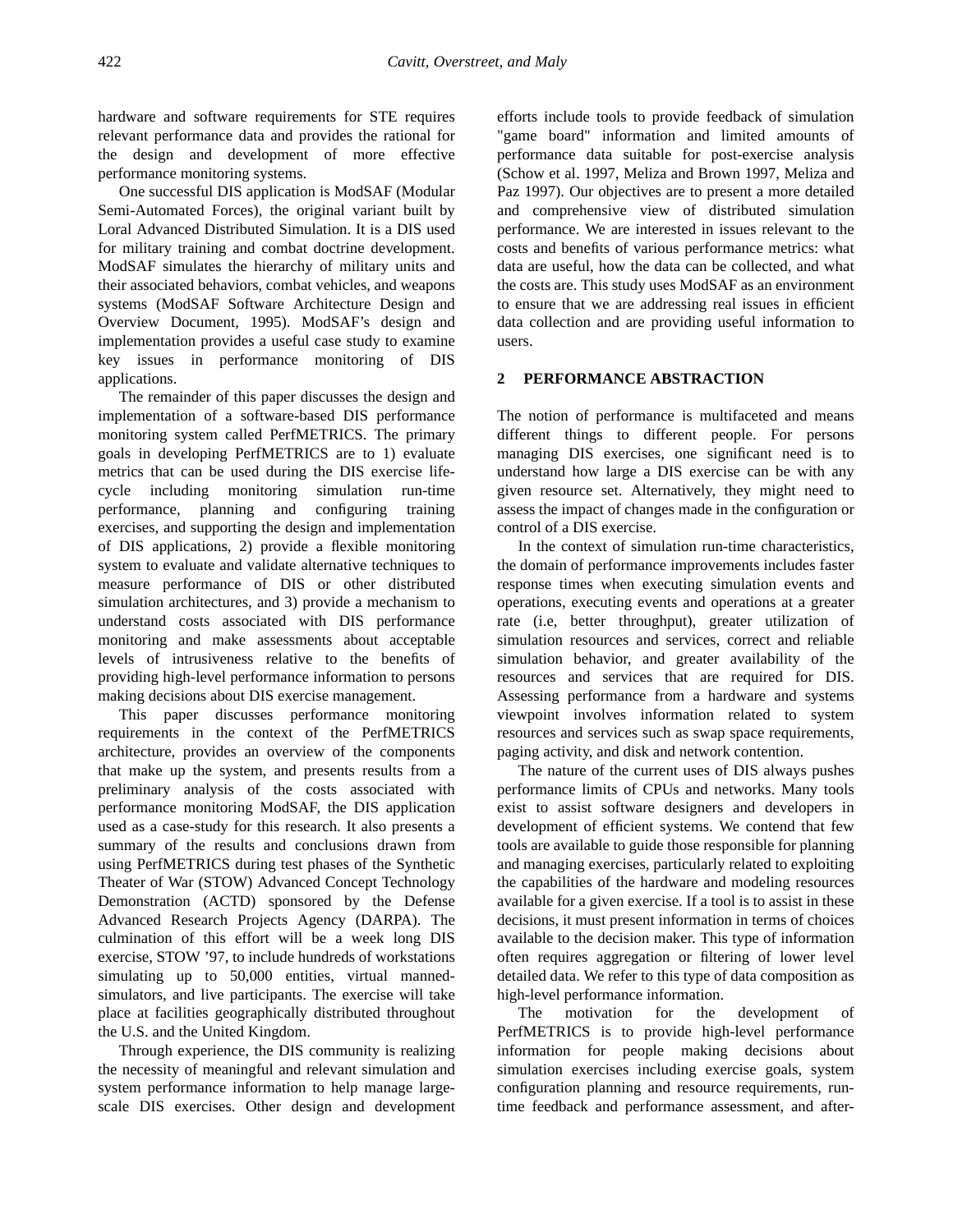action-reviews and assessments about the success or failure of the exercise. Cavitt, Overstreet, and Maly (1996b) propose a framework for identifying and deriving meaningful and relevant performance information for the high-level description of distributed simulation performance. Justification for the acquisition of high-level performance information for the purpose of exercise management can be found in IEEE Standards Board (1995) and in Butler (1996). Brig (1996) provides a useful example of correlating communications costs with aggregated DIS entity information. Additional rationales can be found in Swauger (1996), Stender (1996), and Sudnikovich et al. (1996).

### **3 MONITOR ARCHITECTURE**

The performance monitor presented in this paper collects and presents DIS performance information. Obtaining the raw data to derive that information requires a monitoring scheme to be developed for use in dynamic and static analysis. A purely software driven monitoring method is implemented to provide flexibility when defining what performance data are to be detected, collected, and analyzed. The bases for the design and implementation of PerfMETRICS was taken from experiences gained during the development of other software-based distributed monitoring systems (Chodrow 1991, Joyce et al. 1987, and Dodd and Ravishankar 1992). A complete discussion on monitoring distributed real-time systems is found in Tsai and Yang (1995). Figure 1 shows a system model for the PerfMETRICS monitoring and presentation system. The monitoring system has three principal aspects that affect its design and development: performance event identification and detection, data collection, and data reduction and analysis. The model depicts multiple workstations collecting performance data from a multi-site DIS application. A separate process (perfcollectd) performs data collection and



Figure 1. - PerfMETRICS System Model

reduction on each workstation and communicates with the simulation on that workstation through a shared memory interface. The performance data is collated and stored for either static analysis or for run-time presentation by a designated instance of the collection process, located on a machine not running a DIS. The run-time display of the performance information is done by a separate analysis and display process called PerfMETRICS.

The remainder of this section discuss the fundamental concept and requirements for the individual components of the monitoring system: the DIS instrumentation, the *collection daemon*, and PerfMETRICS. Existing metrics used to assess DIS performance are based on what are considered the limiting factors in DIS applications, the number of entities which a workstation can simulate, and communication overheads associated with replicating entity state information throughout the DIS environment (Vrablik and Richardson 1994, ModSAF 1.4 Reverse Engineering Report 1995, and Smith et al. 1996). The low-level and static analysis reported in the literature, however, is not sufficient to fully articulate the factors limiting performance during actual DIS exercises. Additional factors relevant to understanding performance include processing requirements for entity kinematics, behavioral modeling, graphics and visualization, and the overhead associated with simulation infrastructure. Characterizing the performance of these factors can help clarify the causal relationships that exist between performance problems and what specifically caused them.

The initial implementation of PerfMETRICS is used for monitoring performance of different versions of ModSAF participating in DARPA's STOW ACTD effort described in Section 1. Performance metrics are categorized into three classes: entity-based, simulationbased, and system-based. Table 1 lists some categories of performance. Note that some aspects of performance are specific to a particular DIS. This is evident from the metrics in Table 1 which list entity performance data relevant to ModSAF entities (such as weapons modeling for military vehicles). This fact however does not preclude the overall system architecture of PerfMETRICS from being independent of a specific DIS domain.

Run-time measurements collect the raw performance data required to derive high-level performance metrics and information specified by some performance abstraction as described in Section 2. Identification of performance events is assisted by using a framework to describe distributed simulation performance such as that proposed in Cavitt, Overstreet, and Maly (1996b). The performance metrics either directly correlate with specific logical and physical components of a distributed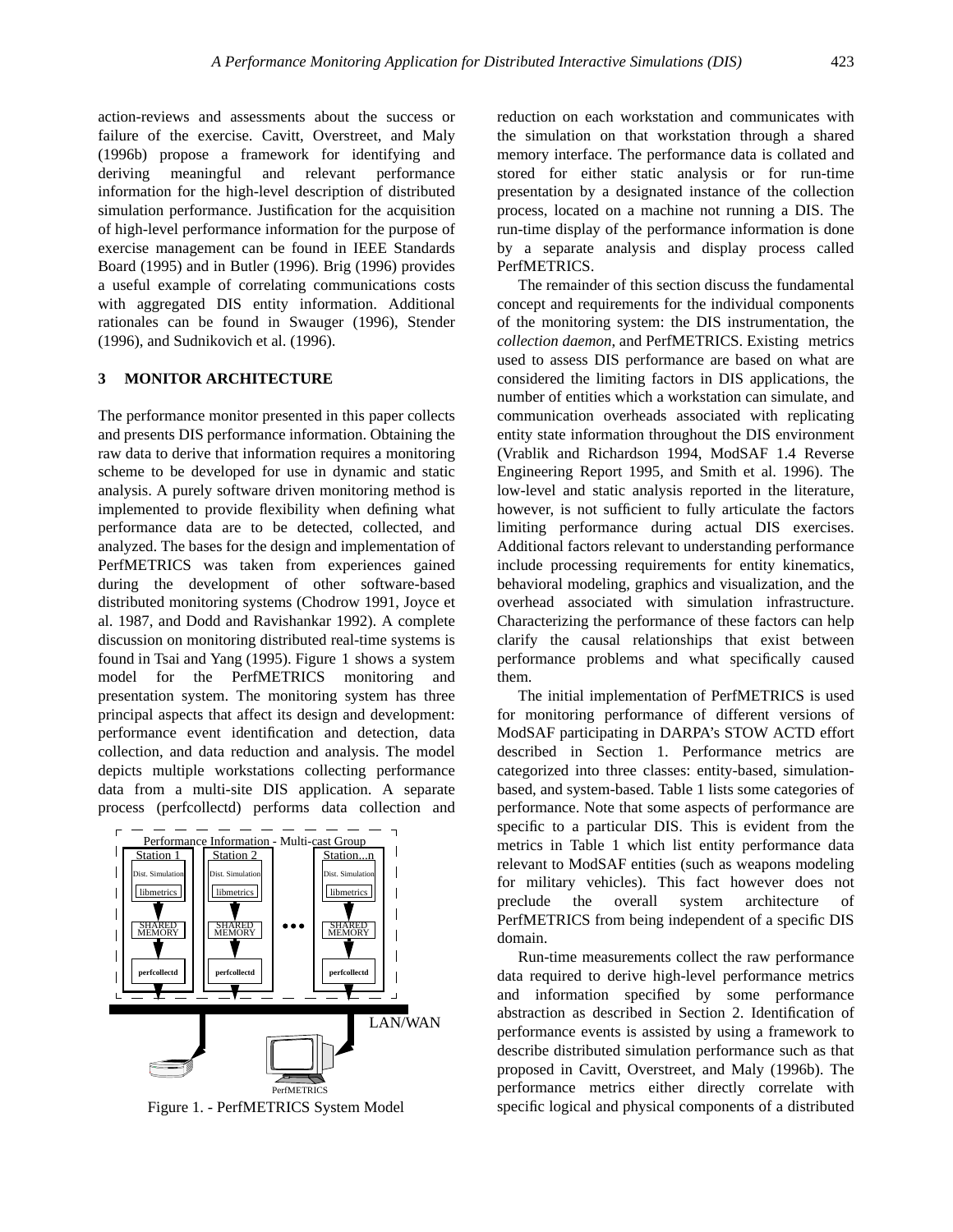| Entity                                      | <b>Simulation</b>         | <b>System</b>              |
|---------------------------------------------|---------------------------|----------------------------|
| Kinematic Models (Movement)                 | Schedular Slack Time      | Network Traffic            |
| Communications - Outgoing & Incoming PDUs   | Process Times             | <b>CPU</b> Utilizations    |
| Sensor Models (e.g., Radar, Visual)         | <b>Update Performance</b> | <b>IPC</b> Primitives      |
| Weapons Models (e.g., Guns, Missiles)       | Schedular Wait Time       | <b>Memory Utilizations</b> |
| Behavioral Models (e.g., Activities, Tasks) |                           |                            |
| Graphics (Visual Display Processing)        |                           |                            |

Table 1: Metrics Categories (Performance Data for each DIS)

simulation (e.g. how much load can be attributed to simulation of a particular F-14 aircraft) or are derived.

Performance data is detected and collected at run-time by the execution of hand-instrumented code at the appropriate simulation or system interface. Identifying the proper interfaces is application specific and requires a programmer's understanding of the simulation's software architecture. Efficient techniques must be used to minimize the time spent executing instrumentation code since it directly effects the performance of the simulation and can skew the results of any performance analysis. The current version of PerfMETRICS only requires instrumentation in two libraries (of over 300 in ModSAF). This makes the manual instrumentation of the code much easier to maintain and understand. A small library of monitoring support routines is linked into the simulation executable. These routines are called from within the instrumentation points.

In the PerfMETRICS architecture, the DIS communicates with the collection daemon through a shared memory IPC mechanism. Access to this critical region is controlled with semaphores. After proper initialization of the IPC mechanisms, the simulation continues executing until either a run-time performance event occurs or periodic processing associated with performance data collection occurs. The data collection, reduction, and analysis components of the monitoring system are a separate process from the DIS (event detection component) for the following reasons. Doing so reduces the level of direct intrusion on the execution of simulation code, a significant factor since the monitoring system is software-based. Decoupling these components from the simulation also provides for a more flexible and extendable architecture and reduces the level of effort to integrate and maintain monitoring code in the highly dynamic software development environment necessitated by the ACTD effort.

The collection daemon is responsible for transmitting performance data packets over the network for the runtime feedback component of the PerfMETRICS system as well as managing control information for the monitoring process (e.g., collection interval, multi-cast group). Instances of all performance data packets are included in a single structure that also contains the control information for the monitoring system. At a specified interval, the collection daemon reads the performance data into a buffer and multi-casts a copy of the buffer over the network to members of the specified performance reporting group. A uniquely designated collection daemon receives the packets from all other collection daemons interfacing with a simulation and if requested to do so, stores the data to disk. The same daemon provides an interface to the run-time feedback component of PerfMETRICS. The daemon also performs any required data reduction to reduce storage requirements.

The GUI-based component (called PerfMETRICS) handles the run-time analysis and display of DIS performance data. It is the only completely non-intrusive component of the PerfMETRICS system. As mentioned, this component interfaces with the collection daemon that receives packets of performance data from all participating DIS and provides both local and global views of DIS performance. Figure 2 shows an illustration of the local view of the PerfMETRICS GUI. The local view of DIS performance shows relevant performance



Figure 2. - PerfMETRICS Graphical User Interface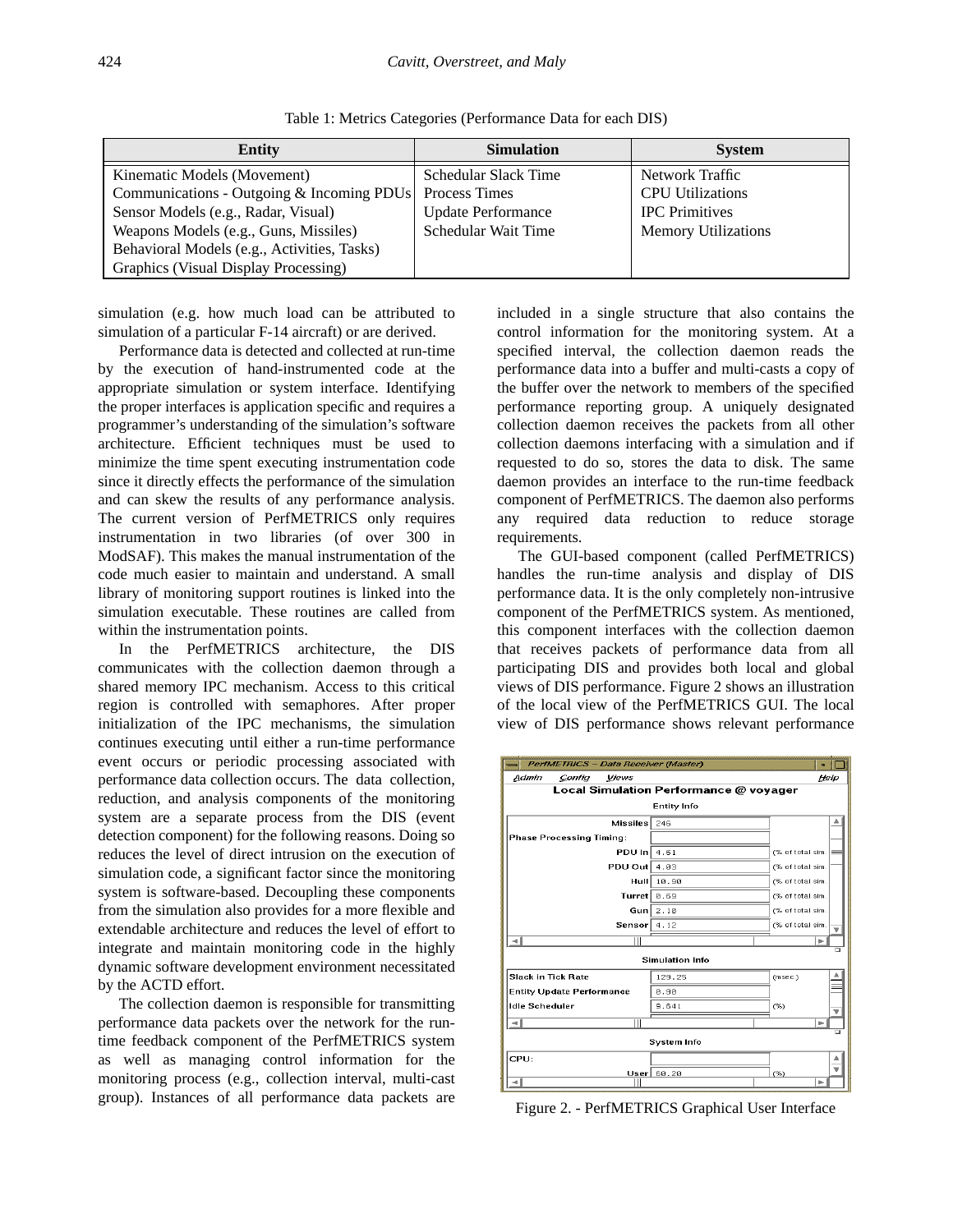information for each workstation participating in the simulation exercise. The figure illustrates the three different types of performance information as previously described: entity, simulation, and system. A global view presents performance information that is relevant to an entire simulation exercise, much like a global snapshot. The global metrics describe the aggregate performance of all workstations reporting performance data during the DIS exercise. An example of a global metric is a concurrency index measuring the variance in workload on each workstation. The index always lies between 0 and 1. If the machines are being utilized at nearly equal levels, the index will be close to 1.

### **4 INSTRUMENTATION COSTS**

If performance monitoring is required for other than the development and testing phases of the DIS life-cycle (i.e., for experimentation or production use), a software monitoring architecture could be too intrusive on system performance. Therefore a compromise must be made on run-time measurements necessary to obtain performance data, the objective being to establish a balance between the adequacy of measured data (for the purpose of analysis) and the intrusiveness of the monitoring system (and its perturbation of the performance analysis). A relevant discussion of the issues surrounding timing errors introduced by instrumentation is found in Malony, Reed, and Wijshoff (1992).

This section presents results of a timing analysis done on ModSAF source code instrumented for performance monitoring with PerfMETRICS. Two alternative implementations are compared to a non-instrumented baseline of ModSAF. The results illustrate the effect of certain implementation decisions on the costs associated with performance monitoring. The scope of the timing analysis is restricted to assessing the direct costs associated with performance monitoring and relate those costs in terms of execution times and workload capacities. The principal component of direct costs is the execution of instrumentation code. Indirect costs such as potential reordering of simulation events were not considered.

The principal differences between the two alternative implementations are the locking granularity for the shared memory segment, and the acquisition of elapsed execution times associated with simulation events. Intuitively, the Version 1.0 implementation is more intrusive than Version 1.1 and this is quantified in the testing and results presented below. Two different test types were performed. The first test was designed to measure the increase in execution times caused by the instrumentation code. The test scenarios were characterized by a high level of interaction among simulation entities (vehicles) resulting in significant CPU and memory utilizations. The second test was designed to understand the effect of the monitoring process on the overall workload capacity of the simulation; that is how many vehicles can be simulated on the workstation with and without instrumentation code. The capacity threshold is based on ModSAF's intrinsic requirement to update each entity's state at a 2 Hz rate. An *entity state update violation* occurs if this requirement is not met. This provides certain assurances about the fidelity and consequent validity of the models.

Figure 3 shows results from the first set of tests (the timing analysis). Version 1.0 exhibits at worst a 12% increase in the relative execution time of the instrumented code. By reducing the locking granularity and utilizing the simulation's real-time clock, Version 1.1 is able to reduce the instrumentation cost to a 4.5% increase in total execution time for the routine. Our experience in using PerfMETRICS during DIS exercises, indicates that a 4.5% increase seems to be a reasonable penalty to pay when considering the benefits of reporting performance information.

The second set of tests revealed the effects of increased execution times; decreased simulation capacity in terms of the number of vehicles that can be simulated. These effects reflect design and implementation tradeoffs and can be explained by examining Figure 4, a response surface for the three versions of ModSAF used in the capacity tests. This figure compares the percentage of entity state update violations for a given number of simulated vehicles. This relationship is plotted for each test version reflecting progressively increasing levels of instrumentation costs; that is the non-instrumented baseline of ModSAF, Version 1.1, and the most intrusive implementation, Version 1.0. Since the test terminates once the previously described capacity threshold is exceeded (10%), the simulation capacity in terms of the number of vehicles is at the apex of the curve shown for each test version.

The significant interpretation of this surface reveals the non-linear relationship that exists between the increasing costs of instrumentation and simulation capacity. The non-instrumented version of ModSAF simulated 31 vehicles before reaching the critical capacity threshold. The initial version of PerfMETRICS, Version 1.0, reached the capacity threshold with 21 vehicles, providing only 68% of the capacity of the noninstrumented baseline. Version 1.1 simulated 28 vehicles before reaching the threshold, providing 90% of the capacity of the non-instrumented baseline. Version 1.1 provides identical performance information in terms of utility by decision-makers when compared to Version 1.0. However, more efficient data collection decreases the intrusiveness of performance monitoring and increases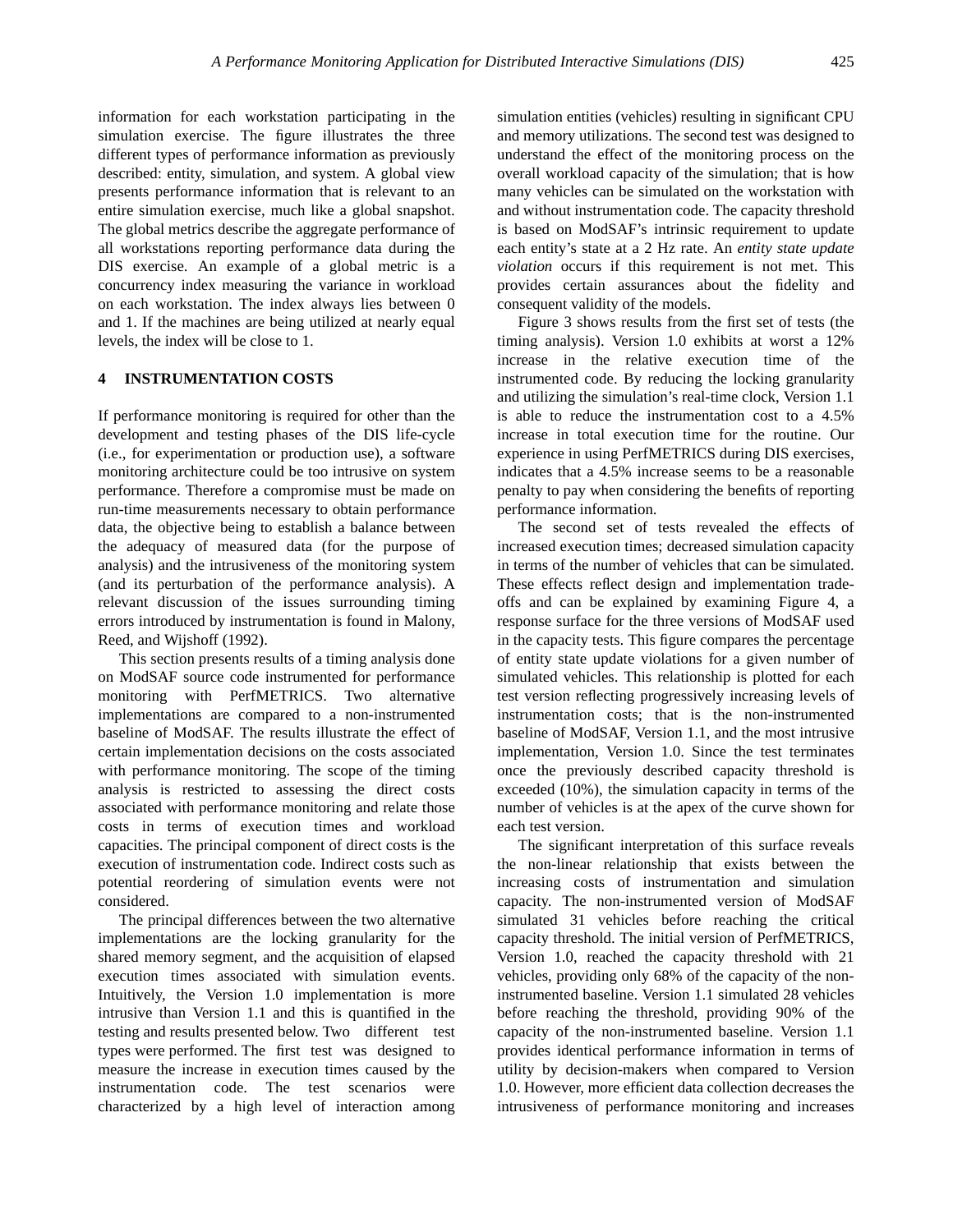

Figure 3. - *Tick Routine* Cost

Version 1.1's ability to simulate more vehicles. This representation of instrumentation costs can be used as a guide when making decisions about the level of instrumentation that can be tolerated relative to the performance goals of a simulation exercise.

From these results it is clear that alternative implementations can significantly reduce the instrumentation costs associated with performance monitoring and provide an equivalent amount of performance information. On-going development and analysis of PerfMETRICS will continue to focus on reducing monitoring costs; the objective is to use more efficient data collection methods that reduce overheads and achieve a balance in volume of performance data and monitoring intrusiveness.

#### **5 RESULTS**

The PerfMETRICS monitoring system has been tested and successfully used during functional tests. The response from the simulation community has been favorable. The performance information provided to exercise managers, planners, analyst, and other decisionmakers, now allows them to make timely inferences about system behavior as it relates to specific simulation events. The minor performance impact of the current implementation (Version 1.1) relative to its usefulness brings to light the fact that it is possible for DIS performance to degrade to some level, yet the effectiveness of the overall training environment is not compromised because the trainees are unable to perceive the effects of decreased performance. This is just one of many factors that must be considered when making qualitative assessments about performance information requirements. More discussion about Human Factors (HF) issues associated with STE can be found in Glazewski and Rolek (1997).



Figure 4. - *Instrumentation* Cost

Even in its very initial form, the use of PerfMETRICS elucidated many facts surrounding the design and implementation of this DIS performance monitor. First, the performance data associated with each instance of a DIS are collected on the machine executing the simulation. This allows the DIS exercise to scale without effecting the ability to monitor and collect performance data. Secondly, an important aspect of performance analysis is the ability to correlate the performance information with specific time periods or simulation activity. Specific performance behaviors can be correlated with simulation activity by using the timestamps associated with the DIS trace data and the performance data saved by PerfMETRICS.

Additionally, the timing analysis discussed in Section 4 and the use of PerfMETRICS during DIS exercises allows us to make several conclusions about the feasibility of DIS performance monitoring. The ability to monitor run-time performance of DIS applications is useful and required for some domains, so there must exist some qualitative assessment on what is an acceptable level of intrusiveness of the monitor. Decision-makers must make this assessment based on the utility of the performance information relative to the monitoring costs. And finally, specific design and implementation decisions can greatly effect the level of intrusiveness so alternative schemes and implementations should be considered when designing an effective DIS performance monitor.

### **6 FUTURE WORK & RESEARCH ISSUES**

The design and implementation of PerfMETRICS is only one approach to monitoring DIS. It does provide a baseline for measuring the effects of alternative DIS performance monitoring techniques and strategies. Future modifications and enhancements to PerfMETRICS will continue to assess the costs of certain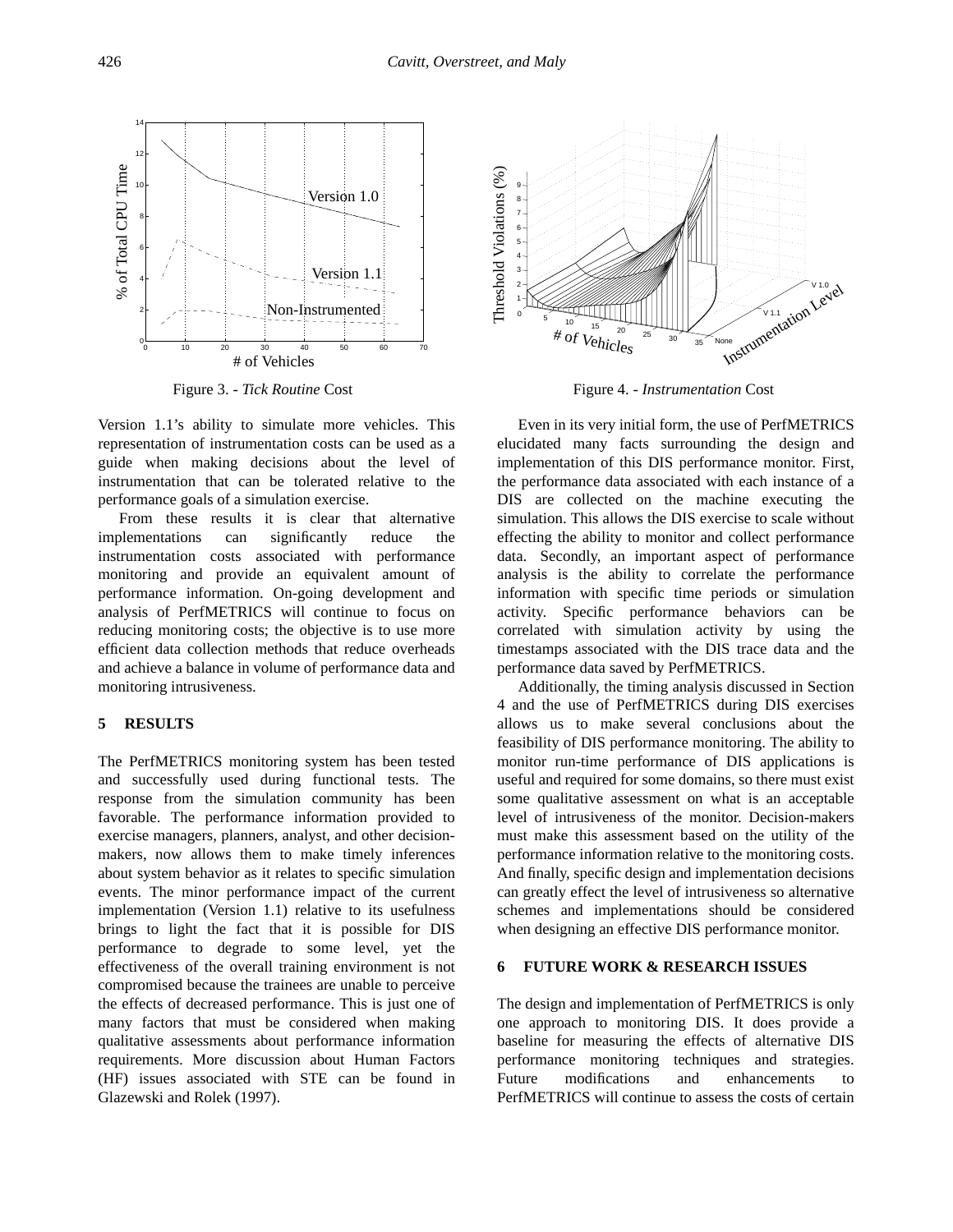design and implementation decisions in terms of their impact (intrusiveness) on DIS. Research issues include:

- the interoperability of performance monitors with different STE applications.
- performance modeling in an HLA environment.
- visualization and other analysis techniques.

Another significant area for DIS research surrounds issues of building and predicting the performance of more scalable simulation systems. Developing effective performance monitoring systems to obtain realistic DIS workload characterizations is a prerequisite for accurate predictive models (Advanced Simulation Technology Thrust, 1996).

## **7 SUMMARY**

This paper has reported on the design, implementation, and successful use of a DIS performance monitoring tool. An analysis of the PerfMETRICS system has showed that the cost associated with monitoring DIS applications can be negligible while providing persons with adequate information for making decisions about DIS performance. Results of using PerfMETRICS during STOW ACTD testing has provided initial assessments of DIS performance monitoring requirements and techniques. Its use has also helped identify additional requirements and issues open for future work and research in DIS performance monitoring.

## **ACKNOWLEDGMENTS**

Support for this research was funded by BMH Associates, Inc., Norfolk, VA, and DARPA under grant number BMH-01N61339-95-C-0030. Appreciation is also expressed to ODU Research Assistants, Brendan C. Barsness and Mary C. McCorristin for providing preliminary test data.

### **REFERENCES**

- Advanced Simulation Technology Thrust, BAA 96-39. 1996. http://www.jsims.mil/adv\_tech/adv\_tech.html
- Brig, M.P. 1996. DIS and SIMNET Network Log File Analysis. In *Proceeding of the 14th DIS Workshop on Standards for the Interoperability of Distributed Simulations,* March 1996, 227-238. Institute for Simulation & Training, Orlando, Florida.
- Butler, B. 1996. Changes To The Standards Document: Recommended Practice For Distributed Interactive Simulation - Exercise Management And Feedback. In *Proceeding of the 14th DIS Workshop on Standards for the Interoperability of Distributed Simulations,* March 1996, 523-534. Institute for Simulation & Training, Orlando, Florida.
- Cavitt, D.B., C.M. Overstreet, and K.J. Maly. 1996a. Modeling and Distributed Simulation Techniques for Synthetic Training Environments. In *Modeling and Simulation of Advanced Computer Systems: Applications and Systems,* ed. Kallol Bagchi, 237- 260. Gordon and Breach Publishers Inc. Philadelphia, Pennsylvania.
- Cavitt, D.B., C.M. Overstreet, and K.J. Maly. 1996b. A Performance Analysis Model For Distributed Simulations. In *Proc. 1996 Winter Simulation Conference,* December 1996, 629-636. Association for Computing Machinery, New York, NY.
- Chodrow, S.E., F. Jahanian, and M. Donner. 1991. Run-Time Monitoring of Real-Time Systems. In *Proc. Real-Time Systems Symp.,* 74-83. IEEE CS Press, Los Alamitos, California.
- DIS Modeling and Simulation Resource Repository. 1996. http://msrr.sc.ist.ucf.edu/.
- DoD High Level Architecture. 1997. http:// www.dmso.mil/projects/hla/.
- Dodd, P.S., and C.V. Ravishankar. 1992. Monitoring and Debugging Distributed Real-Time Programs. *Software-Practice and Experience*, 22:863-877.
- Glazewski, S.R., and E.P. Rolek. 1997. An Investigation on Gathering Human Factors Data Within Advanced Distributed Simulations. In *Proc. 1997 Simulation Interoperability Workshop*, March 1997, 97S-SIW-039. DMSTTIAC Service Center, Orlando, Florida.
- IEEE Standards Board. 1993. IEEE Standard for Information Technology-Protocols for Distributed Interactive Simulation Applications, Technical Report IEEE-Std-1278-1993. Institute for Electrical and Electronics Engineers, Washington, D.C.
- IEEE Standards Board. 1995. IEEE Recommended Practice for Distributed Interactive Simulation - Exercise Management and Feedback (Working Draft Proposal) IEEE-Std-1278.3-1995. Institute for Electrical and Electronics Engineers, Washington, D.C.
- Joyce, J., G. Lomow, K. Slind, and B. Unger. 1987. Monitoring Distributed Systems. *ACM Trans. Computer Systems*, 5:121-150.
- Malony, A.D., D.A. Reed, and H.A.G. Wijshoff. 1992. Performance Measurement Intrusion and Perturbation Analysis. IEEE Trans. Parallel and Distributed Systems, 3:433-450.
- Meliza, L.L., and B. Paz. 1997. Integrating Exercise Control And Feedback Systems In DIS. In *Proc. 1997 Simulation Interoperability Workshop*, March 1997, 97S-SIW-032. DMSTTIAC Service Center, Orlando, Florida.